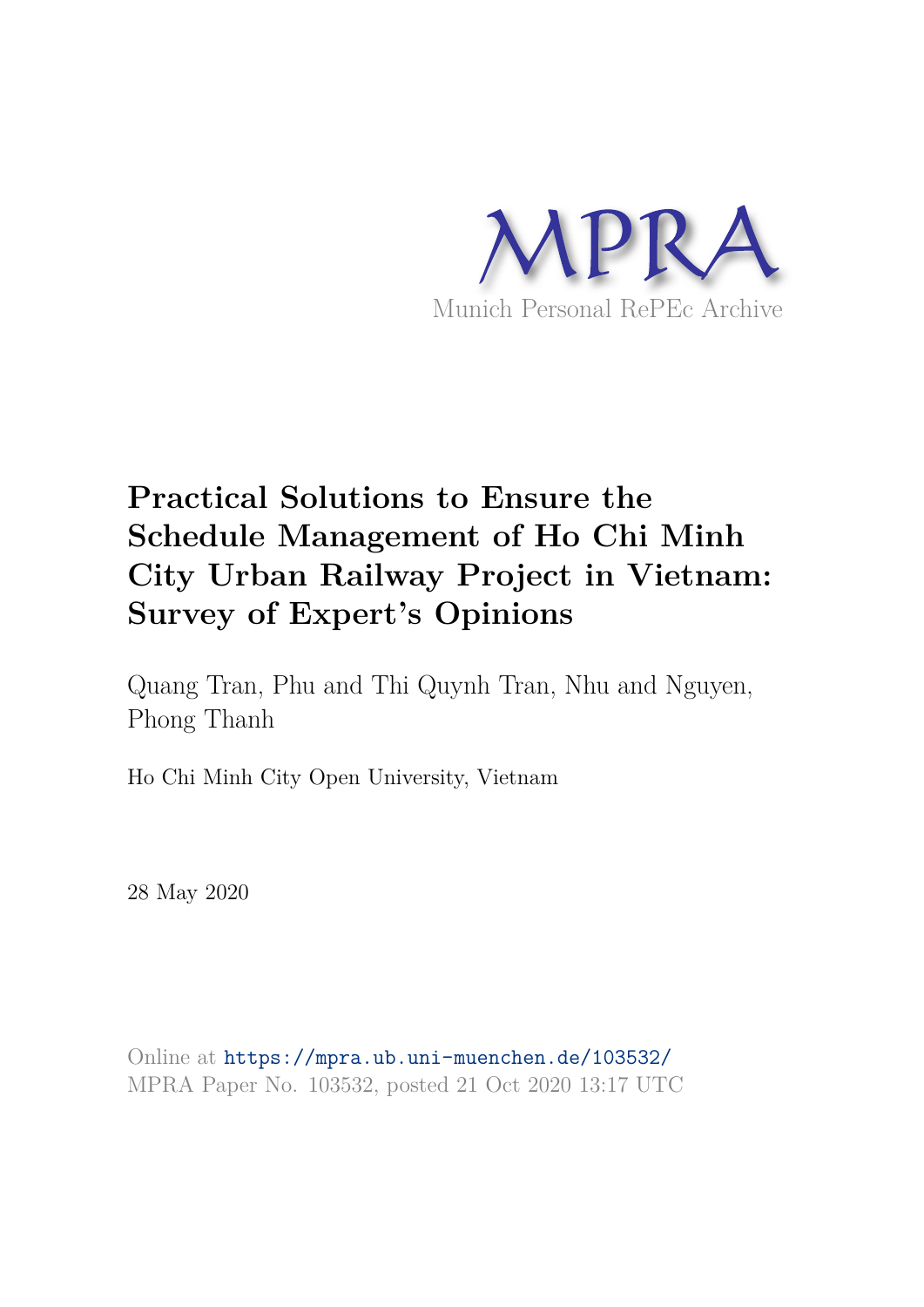# **Practical Solutions to Ensure the Schedule Management of Ho Chi Minh City Urban Railway Project in Vietnam:**

**Phu Quang Tran<sup>1</sup> , Nhu Thi Quynh Tran<sup>2</sup>** , **Phong Thanh Nguyen3,\***

Faculty of Transport Economics, Ho Chi Minh City University of Transport, Ho Chi Minh City, Vietnam Mientrung University of Civil Engineering, Tuy Hoa City, Vietnam Department of Project Management, Ho Chi Minh City Open University, Ho Chi Minh City, Vietnam Email: phong.nt@ou.edu.vn

**Abstract** The development of the construction industry is considered to be a significant factor contributing to the economic growth of states and countries. However, many studies have shown that the quality of time and schedule management on civil and construction projects has generally been poor. Thus, it is essential to investigate factors that significantly affect the project schedule. This research aims to examine the practice of time management on a particular construction transport project in a developing country, the urban railway project in Ho Chi Minh City, Vietnam, with its six main lines. The implementation of this project began in 2010, but so far, only two lines have been constructed. The implementation process has been struck by many difficulties leading to the slow implementation of the entire urban railway system. To investigate the main causes leading to project delays, a research survey was carried out in three main stages: (1) a questionnaire was designed (2) date was collected with the participation of experts, and (3) an analysis of the data verification of the research model. Then, the analytical hierarchy process approach was applied to assess the priority level of the proposed solutions to ensure the effectiveness of the schedule of the entire urban railway project.

**Keywords** Analytic Hierarchy Process, Civil Engineering, Construction Management, Urban Railway, Schedule Management, Project Delay

## **1. Introduction**

In accordance with the 2020 Development Plan of the Ho Chi Minh City (HCMC) government approved by the Prime Minister, Phuc Xuan Nguyen, it was to have eight urban railway lines, with a total length of over 230km, which by 2020 was expected to have 2-3 lines completed [1]. At present, one line (Line 1: Ben Thanh – Suoi Tien) is still being constructed. This line was started in 2012 and was expected to be completed in 2016. In light of several problems, the project had to be rescheduled for an opening at the end of 2020. The whole railway project was expected to be completed and tested in 2019, officially operated in 2020. However, many issues have arisen, which have affected the progress and schedule of the whole urban railway project in Vietnam. In order to improve the above time management issues in the HCMC urban railway project, this paper presents the priority level of the proposed solutions to ensure the effectiveness of the schedule of the entire railway project based on the Analytic Hierarchy Process approach.

### **2. Literature Review**

Railway construction projects are well represented in the transport infrastructure domain, and they consist of a group of interrelated subprojects. The constraints of each railway project do differ though, in practice, most railway construction projects are subject to schedule overruns [2]. To optimize the schedule, project managers first need to analyze the factors affecting the schedule overruns and eliminate them and to take measures to ensure on-time project completion. Mackenzie [3] has offered a expansive definition for project time management as it is the function required to maintain the appropriate allocation of time to the overall conduct of the project through the successive stages of its natural life-cycle, (i.e., concept, development, execution, and finishing) using the processes of time planning, time estimating, time scheduling, and schedule control. The construction project schedule and time required must be captured and managed in both individual and assigned tasks using appropriate tools [4]. Delays occur in almost every construction project, and the magnitude of delay varies considerably from project to project, ranging from a few days to several years [5, 6]. Many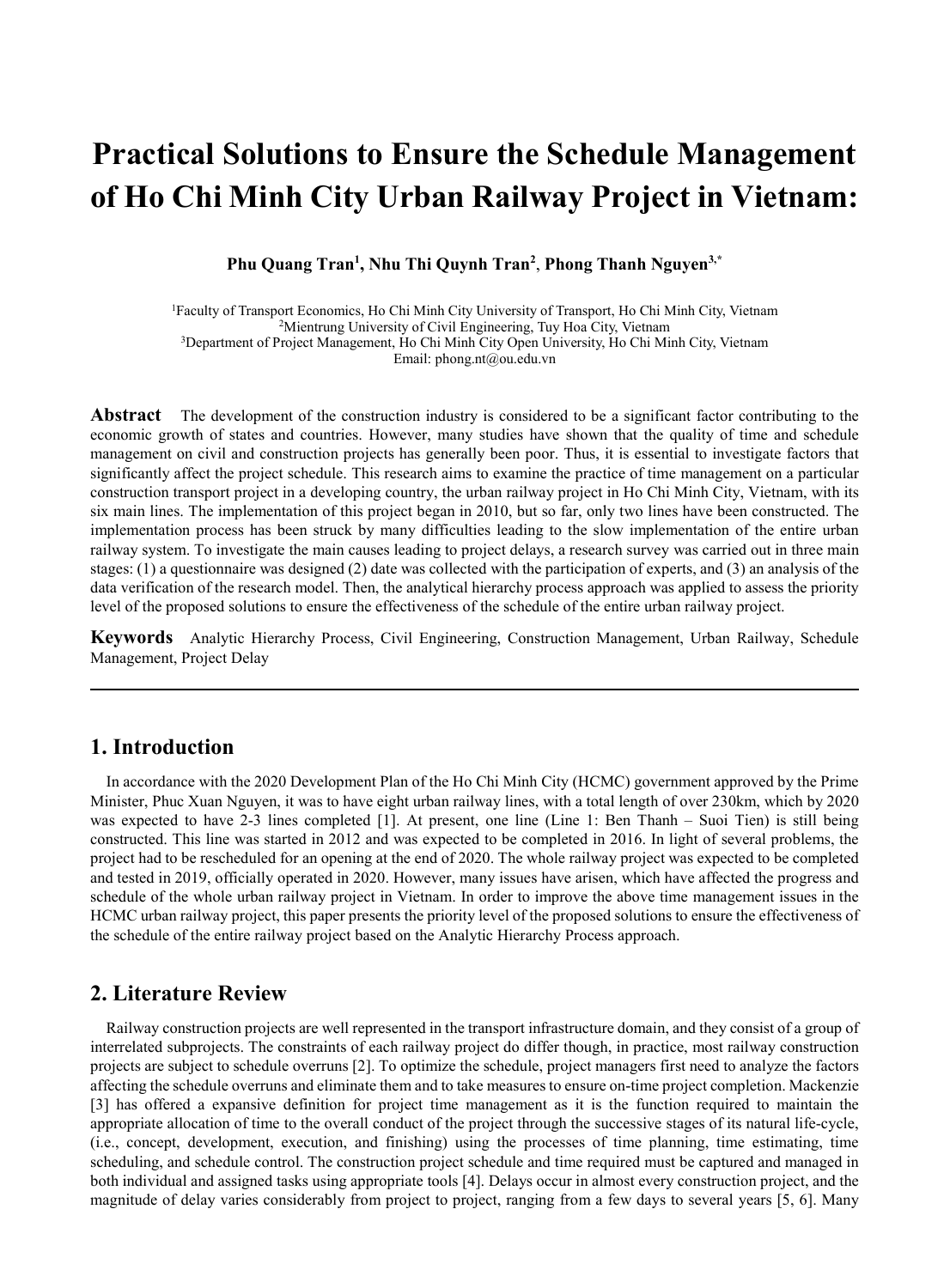difficulties occur during the execution of a project, and, in practice, the schedule is likely to be altered. Therefore it is necessary to have better schedule management from the start [7].

The literature review of schedule delay in projects in developed countries identified a total of 46 factors [8]. These factors were subdivided into eight sub-groups, as follows: contractor related delays, equipment-related delays, client-related delays, material-related delays, finance-related delays, consultant-related delays, external delays, and manpower-related delays [9, 10]. In developing countries, however, the priorities of these group factors may differ. Hence, this paper examines scheduling issues in a metro railway system project in Vietnam, in order to identify the causes of the delays in a developing country and to suggest remedial solutions.

The HCMC urban railway project (HUR) is to have six main lines, of which three lines are being implemented, and five sub-main lines are undergoing preparation for investment. The details are as follows [11]:

(i) Line 1: The starting point at Ben Thanh Market ends at Long Binh Depot. It has a total length of 19.7 km (2.6 km underground and 17.1 km surface), 14 stations (three underground stations and 11 surface stations). Commenced in 2012, this line is expected to be operational in 2020. In December 2018, the project implementation volume reached 60.9%.

(ii) Line 2: This line was started in the Northwest Urban Area (Cu Chi District) and ended at Thu Thiem. The total length of the whole line is to be 48 km with three segments. Segment one was expected to be running in 2019 and to be officially opened in 2020. The project is implementing ground clearance, completing office buildings, and undertaking auxiliary works at the Tham Luong Bidding was organized to select packages CP0, CP5, and bidding packages CP3a and CP3b (building tunnels and underground stations). Now it is expected that this line will be officially opened in 2024.

(iii) Line 5: The starting point is Can Giuoc Station (new), and the line is to end at the Saigon Bridge. The total length will be 23.39 km. According to the plan for the year 2018, construction and completion of the first segment will start in 2023. Currently, the project has completed the pre-feasibility study report, completed the evaluation and selection of the contractor to design the technical frame design (FEED design), and conducted land clearance.

(iv) Project lines No. 3a, 3b, 4, 4b, and 6 are carrying out investment preparation.

Among them, Line 1 (Ben Thanh – Suoi Tien) belongs to the HCMC urban railway system. The investor is the Management Authority for urban railways in Ho Chi Minh City, which is the agency directly assigned to manage and use capital to carry out construction investment activities. The Ho Chi Minh City People's Committee is the governing body, and the Japanese International Cooperation Agency (JICA) is the Foreign Sponsor for Line 1 [12]. The project uses special conditions for loans. Line 1 was expected to start construction in mid-February 2010 and complete operations in February 2014. In fact, Line 1 was started at the end of July 2012, after more than two years of delay. The date of completion of commercial operation is expected to be postponed until the end of 2020, six years later than originally expected. The scope of implementation of the bidding packages is as follows: (i) Package No. 1a (construction of 0.76km underground section from Ben Thanh station to the Opera House station) Accumulated volume has now reached 53% of the contract volume; (ii) Package 1b (construction of 1,745km underground section from City Theater station to Ba Son station) now has an overall construction volume of about 69% of the contract volume; (iii) Package 2 (construction of the elevated section and depot with a length of 17.1 km from Ba Son station to Binh Duong province) has a total construction volume of about 79% of the contract volume; (iv) Package 3 (procurement of electromechanical equipment, rolling stock, railroad tracks, and maintenance) has an overall construction volume of about 40% of the contract volume. Technical designs for subsystems have been approved. The contractor is still manufacturing some items (OCS columns/beams, parts of rolling stock, sleepers, and so on ...); and (v) Package No. 4 (information technology system for the operating company office) is preparing to implement the technical design.

### **3. Research Methodology**

The determination of the factors affecting the implementation progress of the HCMC urban railway project was carried out in two stages: (1) Qualitative research to develop questionnaires, (2) Quantitative research to collect data using the questionnaires, collecting official data, data analysis, and research model verification. To measure the impact of the factors identified, a Likert scale of 5 points was used to assess the impact level of observed variables. The scale has five options: (1) No impact, (2) Less impact, (3) Medium impact, (4) Strong impact, and (5) Very strong impact were used for evaluation [13, 14].

Through the analysis of causes of the delay, a preliminary determination of 29 influencing factors was made as to the basis for the questionnaire. Leaders in the Department of Transportation, Railway Project Management Unit, Project Management Consultant and Construction Line 1 with ten years or more experience were invited to participate in the survey. Based on the preliminary data obtained from 20 experts and the results of preliminary measurement and extraction of factors, removal of the non-conforming factors and correction produced a formal questionnaire consisting of 25 factors. The influencing factors are presented and described in Table 1: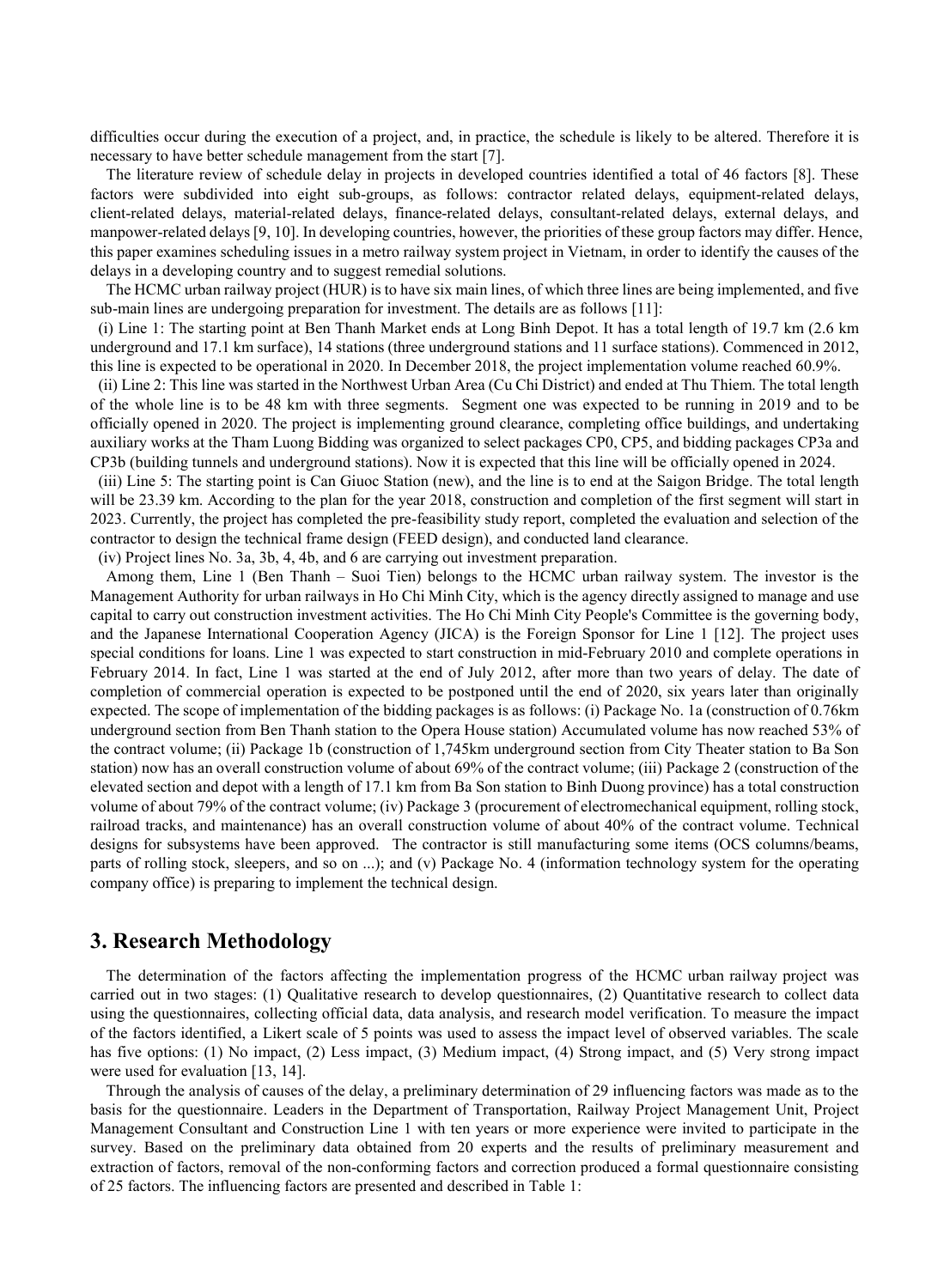| $N_0$          | Factors affecting the implementation progress of the HCMC urban railway project                                                   |
|----------------|-----------------------------------------------------------------------------------------------------------------------------------|
| $\mathbf{1}$   | Delay in procurement, production, construction, and installation of EPC contractors                                               |
| 1.1            | Quality assurance plan and low-quality control process during design, procurement, production, construction, and<br>installation. |
| 1.2            | Delayed due to the suspension of construction due to safety or accidents at the construction site.                                |
| 1.3            | Delayed because the subcontractor has no practical experience, lack of overall capacity, and specific experience on the<br>Metro. |
| 1.4            | Delay due to changing materials and construction procedures.                                                                      |
| 1.5            | Problems with the construction management team with weak supervision and inexperience.                                            |
| 2              | Delay due to problems in project management and administration.                                                                   |
| 2.1            | Weak and inexperienced project management team.                                                                                   |
| 2.2            | Delays in the approval of records: Planning, Design, Quality, Acceptance.                                                         |
| 2.3            | Delay due to project adjustment (increase in total investment or adjustment of planning).                                         |
| 2.4            | Deferring decisions about changes in the contract                                                                                 |
| 2.5            | Delay in selecting the main contractor, affecting other construction work packages.                                               |
| 3              | Delay due to national factors and financial influences.                                                                           |
| 3.1            | Delay in changing standards or failure to agree on standards because approved documents conflict with current regulations.        |
| 3.2            | Changes in laws changes policies in the national development process.                                                             |
| 3.3            | Unexpected geological conditions.                                                                                                 |
| 3.4            | Payment delay due to the financial difficulties of the Investor.                                                                  |
| $\overline{4}$ | Delay due to design conflict.                                                                                                     |
| 4.1            | Lack of information, drawings, and technical instructions were not provided by the main contractors.                              |
| 4.2            | Delay due to making adjustments.                                                                                                  |
| 4.3            | Delay due to design because of inexperienced designers.                                                                           |
| 4.4            | Delay due to new or changed standards applicable to the project.                                                                  |
| 5              | Delay in handing over the premises.                                                                                               |
| 5.1            | Handing over only part/or not handing over the whole time leads to the completion of the project.                                 |
| 5.2            | Delay in moving existing utility facilities or obstructions in the boundary line.                                                 |
| 5.3            | Delay because the contractor cannot access the site due to obstruction by people.                                                 |
| 5.4            | Delay due to the contractor being unable to access the construction site                                                          |
| 6              | Delay due to a lack of coordination among project participants.                                                                   |
| 6.1            | Lack of local coordination and authority level due to unclear regulations.                                                        |
| 6.2            | Lack of coordination with the investor due to unclear regulations.                                                                |
| 6.3            | Lack of coordination of the contractor, or the contractor does not understand the coordination procedure.                         |

**Table 1.** Factors affecting the implementation progress of the Ho Chi Minh city railway project

The progress of the HCMC urban railway project has been measured through six components: (i) procurement, production, construction and installation of the contractor, (ii) management and administration of the owner's investment, (iii) domestic and financial factors, (iv) construction design (technical design and construction drawing) of the contractor, (v) handover of premises and (vi) coordination among participants in the project.

#### **4. Research Results**

One hundred and fifty questionnaires were distributed, and 141 questionnaires were received. Of these, 125 were considered valid and included in the analysis. The required tables were encoded, input, and cleaned with SPSS 20 software. The test results showed that the groups of factors with Cronbach Alpha coefficients ranged from 0.7 or higher, and the observed variables in each group had a total variable continuation of the factor analysis, as presented in the following section.

Exploratory factor analysis (EFA), analysis results showed that: KMO = 0.723 satisfies  $0.5 \leq$  KMO  $\leq$  1; Barllet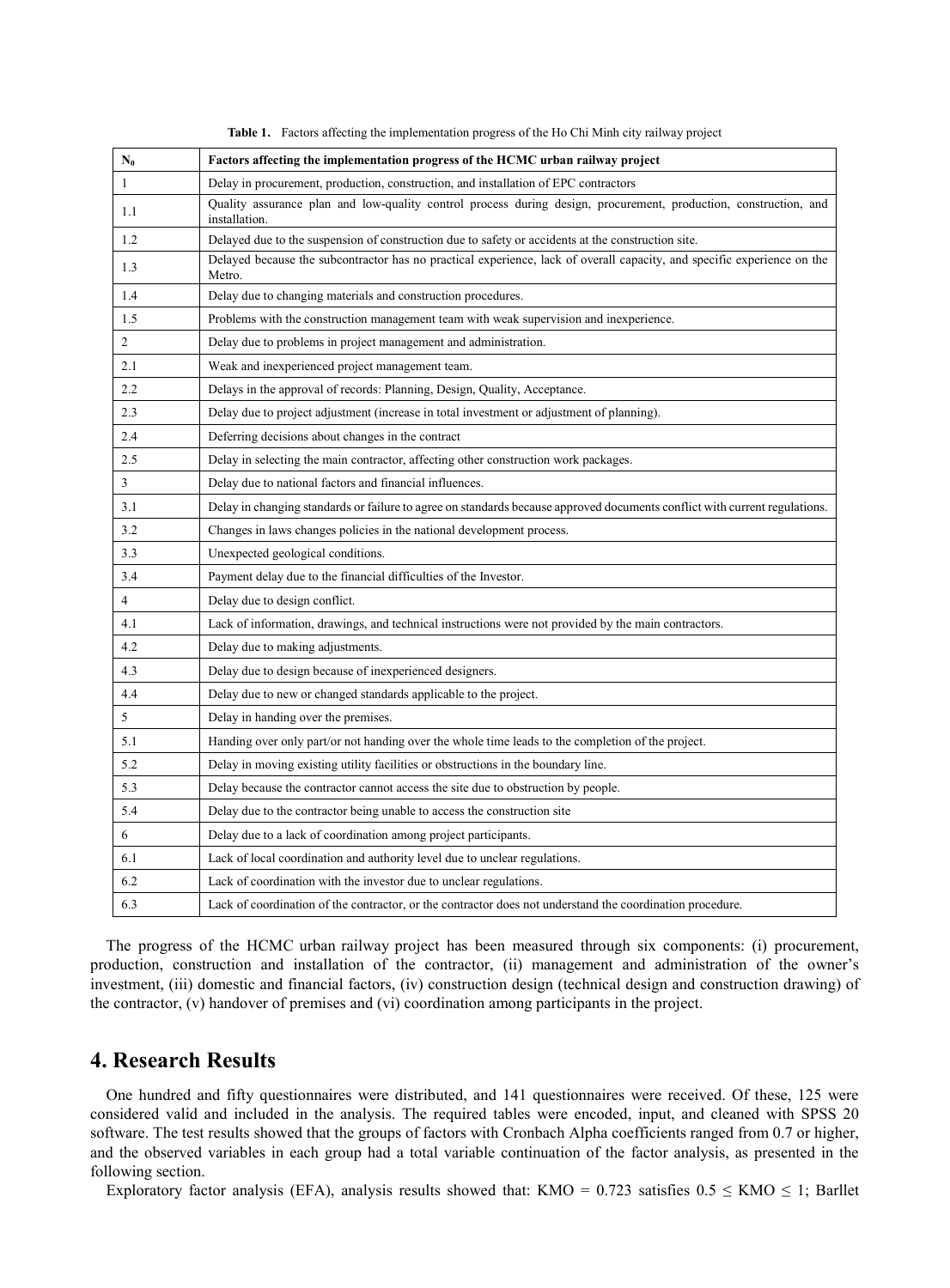inspection is worth Sig.  $= 0.000 \le 0.05$  shows variables that are significantly correlated at reliability  $\gamma = 95\%$ . Eigenvalue coefficient of 6 extracting factors  $> 1$ . The total variance extracted by the EFA factors = 66.699%, which means that more than 50% of the information has been extracted. Thus, six extracting factors ensure eligibility for regression analysis.

Multiple regression models were used to define and verify the relationship between dependent variables and independent variables extracted following the EFA factor analysis step. OLS (Ordinary Least Squares) method was used for regression analysis. Conducting multivariate regression analysis resulted in 6 groups of factors set into variables in the regression equation: Implementation of EPC contractor  $(X<sub>1</sub>)$ , executive management of investor  $(X<sub>2</sub>)$ , finance and domestic factors  $(X_3)$ , construction design of EPC contractor  $(X_4)$ , site handover  $(X_5)$ , and coordination of implementation between project parties  $(X_6)$ . The regression equation is as follows:

Project progress = 3,000+  $0.165X_1 + 0.370X_2 + 0.297X_3 + 0.272X_4 + 0.487X_5 + 0.282X_6$ 

The regression equation shows the progress of the UMRT project implementation under the influence of the following factors: Implementation of the EPC contractor; Managing and managing investors; Finance and domestic factors; Construction design of EPC Contractor; Handover ground; Coordinate implementation between project parties. The impact of these six factors on the progress of the UMRT construction project is reflected by standardized beta  $(\beta)$ coefficients. Sorting in descending order gives the following result:

| Standardized beta $(\beta)$ coefficients |  |  |  |
|------------------------------------------|--|--|--|
| 0.487                                    |  |  |  |
| 0,370                                    |  |  |  |
| 0.297                                    |  |  |  |
| 0.282                                    |  |  |  |
| 0,272                                    |  |  |  |
| 0.165                                    |  |  |  |
|                                          |  |  |  |

**Table 2.** The impact level of factors affecting the implementation progress of the Ho Chi Minh city railway project

The analysis of the influence of factors is presented below:

- i) Site handover: This factor has a normalized regression coefficient  $\beta = 0.487$ , meaning that when this factor increases to 1 unit, the average daily completion of the Metro project will increase to 0.487 units. This factor has the most significant impact on the progress of implementation and the completion date of the project. The influence of the  $X_5$ variable on the project implementation schedule in the model is entirely consistent with the characteristics and nature of the project. Since the Metro lines in Ho Chi Minh City are planned to spread along urban corridors with a high population density and stability, this factor is a prerequisite for the success of the project to achieve a clean area.
- ii) Executive management of investor: With the coefficient  $\beta = 0.370$ , the effect of this variable on the dependent variable is second after the  $X<sub>5</sub>$  variable. When the impact level of this factor increases to 1 unit, the level of delay increases to 0.370 units. The influence of variable *X2* on the project implementation schedule in the model shows the investor's decisive role when the project is behind schedule, especially when considering public investment projects.
- iii) Finance and domestic factors: The impact level of this factor on the progress of the project with the coefficient  $\beta$  = 0.282 shows the specificity of the ODA-funded Metro project. Project implementation time is long and governed by changes in policies and laws of the country concerned [15, 16]. Underground construction is exposed to many risks due to unforeseen geological conditions. Finally, due to the huge amount of investment capital, the progress of the project depends heavily on the ability to pay on time, the ability to maintain a stable financial flow, and the ability to ensure reciprocal capital for the project.
- iv) Coordination of implementation between project parties*:* This is the third most influential factor with the coefficient  $β = 0.297$ . The influence of variable  $X_3$  in the model reflects the nature of critical national projects. Coordination of implementation plays a crucial role throughout the state management from central to local levels, between functional departments, between investors, consultants, and construction contractors.
- v) The contractors capacity to implement project lines: This lower level of impact of this factor is shown through the factors  $X_4$  and  $X_1$  (design, procurement, production-manufacturing, construction, installation, and supervision) with the lowest impact level of the impact factors with coefficient  $\beta = 0.272$  and  $\beta = 0.165$ . Such an impact reflects an objective reality that in the EPC bidding packages, the contractor's risk does not have a strong impact on the progress of the project because the contractor will have to mobilize maximum resources to catch up to the schedule in all risk situations.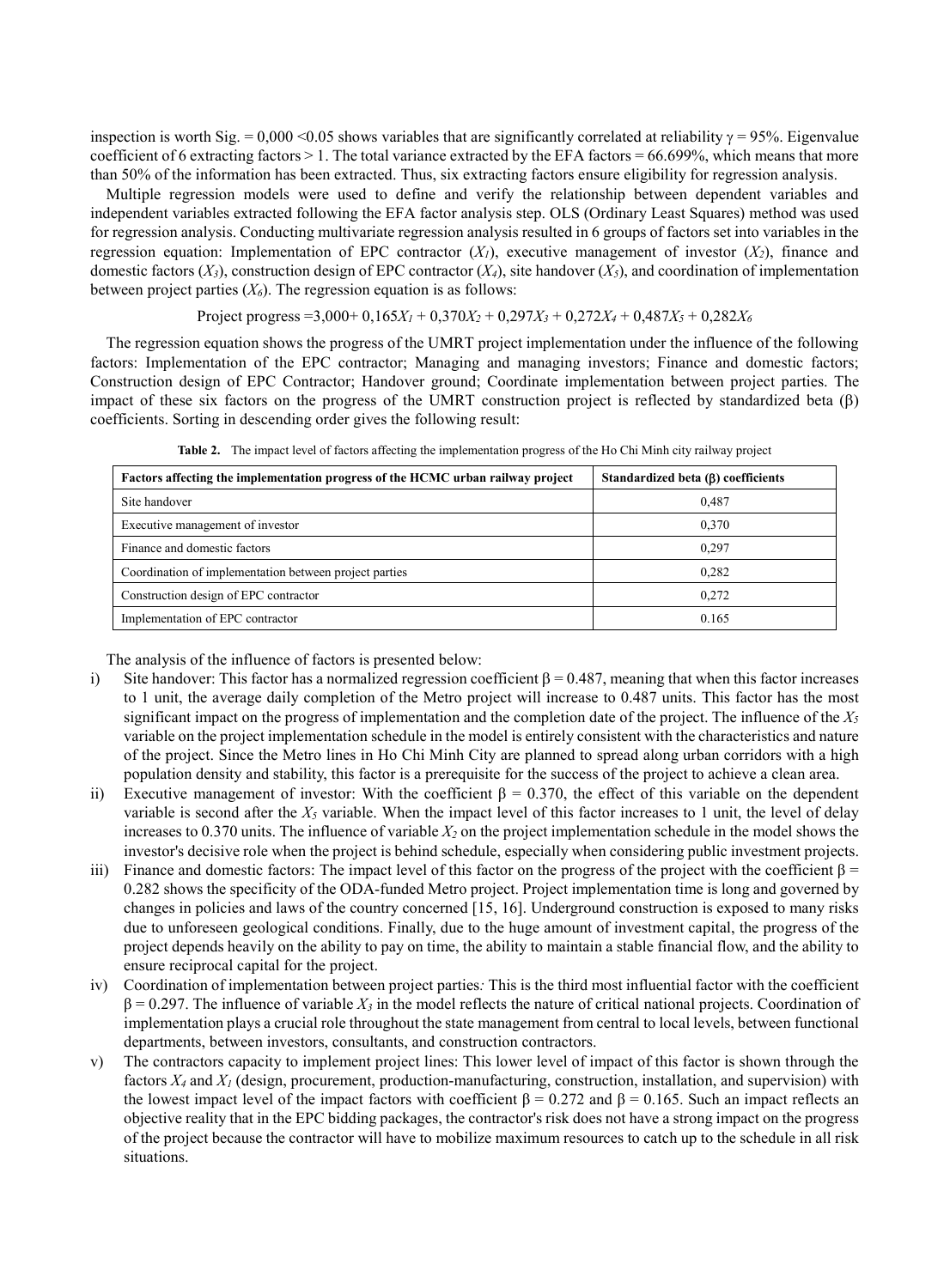# **5. Discussion**

From the findings mentioned in the previous section, the chief causes are analyzed and synthesized below:

- a) Lack of coordination among project participants: The coordination between the participants in the project has not been positive and proactive. Because the project was of special importance, uses high technology, and is being implemented in Vietnam for the first time, the caution in investing is understandable but has led to certain limitations: (i) The main contractors have not actively coordinated with each other in terms of design, date of access between bidding packages, and coordination with departments and functional branches in the process of design and construction; (ii) There are many issues in coordinating between investors and departments and functional branches in the procedures for adjusting projects, the approval of dossiers according to regulations, and also in the transfer of construction sites that are no longer public; and (iii) Functional departments - local levels have been slow to coordinate in terms of providing compensation for land acquisition. Confirmation of payment records of central management agencies has often been delayed. Adjustments to procedures and laws have given rise to new conflicts and delays the implementation schedule.
- b) Operating management: Work progress has depended too much on the decisions of the investor. The investor needs to approve most of the project documents based on the evaluation report of the General Consultant. This includes the technical design prepared by the contractor, approved by the subcontractor, signed the quality acceptance test, payment records, issuing non-objection decisions for the types of construction progress dossiers, quality assurance procedures of contractors, making decisions on changes and adjustments. The very concentrated participation in the technical management of the investor in the EPC project has been one of the reasons for slow progress.
- c) Handing over the premises: At the time of commencement of Line 1 in July 2012, only 80% of the premises were handed over to the contractor. The whole site was handed over in early 2015, two years later than planned.
- d) Conflicts in construction design: The foundation for implementing the interface (the connection and coordination between design contractors) between the EPC contractors in the project began in the design phase and was specified in the contract. The contractor proposed that the interface be considered as the vital task of the process for the job. However, the bad interface led to a delay in the design due to the lack of design information. The problems include (i) The contractors disagreeing with the design solution (this contractor can change of the design of other contractors), (ii) failure to reach an agreement on the timing for provision of information (due to different work progress), and (iii) failure to determine which party is responsible for the delay in coordination.
- e) Bidding, construction (procurement, production, construction, and installation): Adjustments in the project faced many difficulties, which led to the plan for selecting contractors facing many adjustments. Typically, the CP3a package, CP3b of Line 2 had to extend the closing time and bid opening three times from June 2018 to January 2019 [11]. For Line 1, according to the loan agreement, Japanese contractors were the partners at the top of the partnership, working with a Vietnamese contractor. This provision had many advantages for local construction contractors participating in the project, although many contractors had no experience in Metro designing and construction. The lack of experience of the subcontractors and managers of the Main Contractor Line 1 has caused delays in some parts of the work in the project submission process and improving the quality management process on time.
- f) Changes in relevant legal documents: While the regulation indicated that the Sponsor is to use the FIDIC guidelines applied throughout the project, domestic procedures relating to investment and construction have changed between two and four times. These mandatory adjustments have delayed implementation progress. Table 3 shows the changes in the law occurring during the implementation of the HCMC urban railway project.
- g) Project disbursement: In terms of finance, ODA projects are considered as guaranteed by the committed capital. Disbursements are made in accordance with the order and legal procedures and following Vietnamese and donor regulations. The order and procedures, however, have been quite complicated, especially when there are expenses that exceed the total investment and exceed the authority of the investor. The case of slow disbursement of Line 1 is an example. Route 1 generated funding exceeding the total initial investment, but the National Assembly has not yet commented on the adjustment of the project and increased the total investment. Thus, in 2018, ODA capital was not disbursed, which led to the current situation. The debts of construction contractors exceed \$100 million.

| Regulation          | Number of changes | Year of changes  |
|---------------------|-------------------|------------------|
| Law on Construction |                   | 2003, 2009, 2014 |
| Law on Bidding      |                   | 2005, 2009, 2013 |
| Law on railway      |                   | 2005, 2015       |
| Decree on bidding   |                   | 2008, 2009, 2014 |

**Table 3.** Changes in legal documents during the implementation of the HCMC urban railway project (Line 1)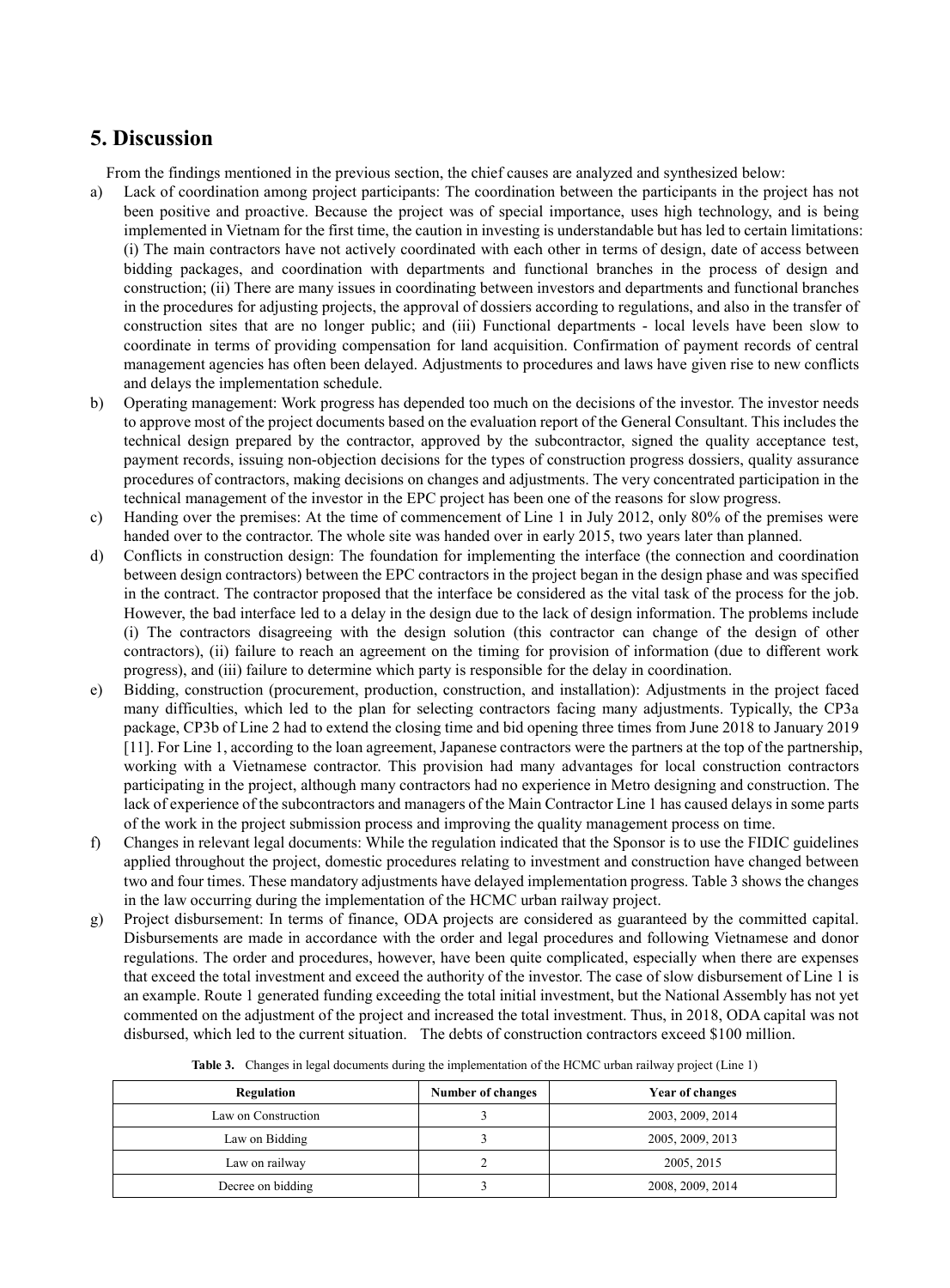| Decree on construction management   | 2006, 2009, 2015, 2017 |  |  |
|-------------------------------------|------------------------|--|--|
| Decree on quality management        | 2004, 2013, 2015       |  |  |
| Decree on bidding in construction   | 2010, 2015             |  |  |
| Circular guiding quality management | 2005, 2013, 2016       |  |  |

By June 2020, the HCMC urban railway project lines are behind schedule, so the research objective has been to develop solutions to ensure the project completion date lines up with the plan. Considering the factors that have been studied as potential risks to progress, Verzuh (1999) [17] has described five types of strategies to manage risk for a project: (i) accept, (ii) avoid, (iii) monitor, (iv) transfer, and (v) reduce risks. Based on this theory, there are 6 proposed solutions and 19 sub-factors. One of the best methods is to use the Analytic Hierarchy Process (AHP) developed by Saaty to determine the priority of solutions [18-20]. When solutions have the same goal and are classified into lower-level details, the AHP method is useful to assess their importance. The goal is the completion date of the UMRT project, Level 1 is the group of 6 solutions, Level 2 is the content from 01 to 19.

To evaluate the proposed solutions, survey data were collected through interviews with 20 people. Experts interviewed had more than ten years of experience, had been or were participating in the Metro project, were holding positions related to project management and management in various units of the Department of Transportation and Planning and Investment, Metro PMU, Project Management Consultant, or Metro Line 1 Contractor. Information on the survey sample is shown in Figure 1.



**Figure 1.** Summary of expert survey information

The calculation cycle was conducted through 02 levels. Cycle 01 is a crucial calculation of group 06 leading solutions. Cycle 02 is the crucial calculation of each content in each solution. To determine the priority items to be implemented for the entire project, the final key-value was determined by the product value obtained from cycle 01 and cycle 02. Table 4 presents a summary of these results. It is shows that if the synchronous implementation of the 06 solution groups shown in the 19 sub-strategies above, progress will be ensured according to the adjustment plan, and line 1 can be completed in December 2020. And in general, the priority sequence of solutions should be implemented, as shown in the third column in the Table 4.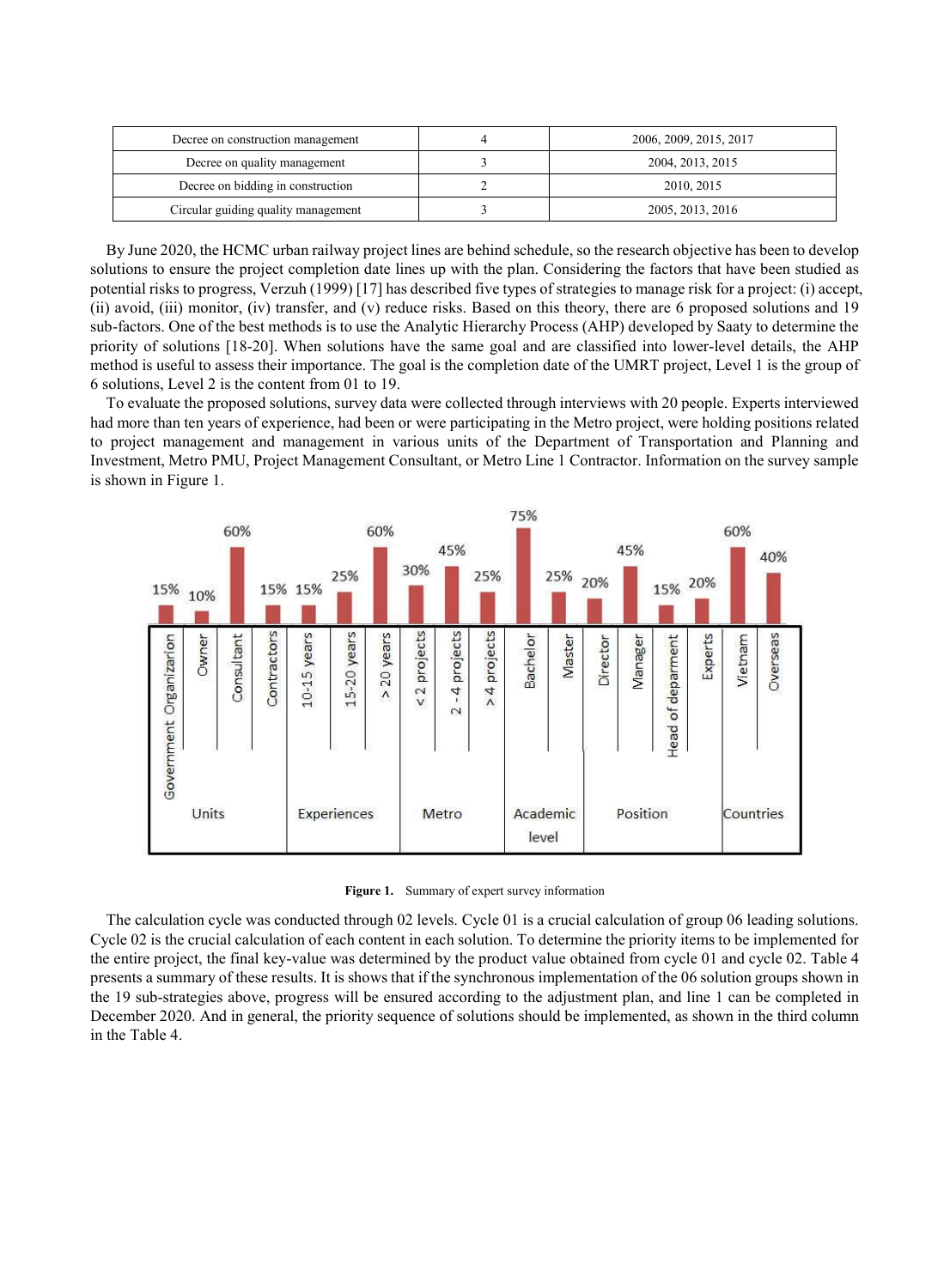| No.            | <b>Solution</b>                                                                                        | The level of importance |         |               |                |
|----------------|--------------------------------------------------------------------------------------------------------|-------------------------|---------|---------------|----------------|
|                |                                                                                                        | Level 1                 | Level 2 | <b>Result</b> | Priority       |
|                | <b>Solution of Coordination</b>                                                                        | 18.60%                  |         |               |                |
| $\mathbf{1}$   | Applying the construction progress notification model                                                  |                         | 31.33%  | 5.83%         | $\tau$         |
| $\overline{2}$ | Prepare a specialized executive board and coordination forms                                           |                         | 33.33%  | 6.20%         | 6              |
| 3              | Coordinate adjustment of access dates between bidding packages                                         |                         | 35.33%  | 6.57%         | $\overline{4}$ |
|                | <b>Solution of management</b>                                                                          | 15.31%                  |         |               |                |
| 4              | The Owner-Developer model should limit technical decisions                                             |                         | 19.97%  | 3.06%         | 16             |
| 5              | Decision-making model based on EPC Contractor                                                          |                         | 23.54%  | 3.61%         | 13             |
| 6              | Bidding package planning according to adjustment scale                                                 |                         | 32.94%  | 5.04%         | 11             |
| 7              | Give early time adjustment to the Contractor                                                           |                         | 23.54%  | 3.61%         | 14             |
|                | <b>Solution of Site</b>                                                                                | 22.76%                  |         |               |                |
| 8              | Additional clarification of regulations on handing overground                                          |                         | 23.64%  | 5.38%         | 9              |
| 9              | Extend the time to hand over contracts                                                                 |                         | 27.38%  | 6.23%         | 5              |
| 10             | Relocation of utilities                                                                                |                         | 48.98%  | 11.15%        | $\mathbf{1}$   |
|                | Design                                                                                                 | 15.72%                  |         |               |                |
| 11             | Perform a four-step interface                                                                          |                         | 30.19%  | 4.74%         | 12             |
| 12             | Design quality management                                                                              |                         | 35.62%  | 5.60%         | 8              |
| 13             | Manage changes and adjustments arising                                                                 |                         | 34.19%  | 5.37%         | 10             |
|                | <b>PMCI</b>                                                                                            | 10.50%                  |         |               |                |
| 14             | Supervision of recruitment of the project executive board of the main<br>contractor and subcontracting |                         | 27.12%  | 2.85%         | 17             |
| 15             | Managing the implementation of plans and quality assurance processes                                   |                         | 30.41%  | 3.19%         | 15             |
| 16             | Adjust material approval process                                                                       |                         | 20.66%  | 2.17%         | 19             |
| 17             | Detection of safety risks in construction                                                              |                         | 21.81%  | 2.29%         | 18             |
|                | <b>Domestic Factors</b>                                                                                | 17.11%                  |         |               |                |
| 18             | Managing the application of applicable laws                                                            |                         | 48.75%  | 8.34%         | 3              |
| 19             | Set up a risk reserve fund                                                                             |                         | 51.25%  | 8.77%         | $\overline{2}$ |

**Table 4.** Results of evaluating and prioritizing solutions

# **5. Conclusions**

The objective of the research has been to propose solutions to ensure the implementation progress of the Ho Chi Minh city urban railway project in the case of Line 1, Ben Thanh - Suoi Tien. Based on the nature of the large scale metro project using ODA loans in Vietnam and the analysis and evaluation of the reasons that have slowed the progress of the project, the study built a system of weak-scale-factors affecting the implementation progress of HCMC urban railway project. Multiple regression models were also used to assess the influence of factors in metro construction to develop response solutions. The study has also applied the AHP to build priorities to selectively apply the solutions. The main solutions offered focus on improving the coordination between contractors and the risk management plan as well as design control. Such results can be useful for leaders and managers and reveal the importance of coordinating implementation from central to local levels, the degree of influence of their decisions on changes, and the adjustment of the project in the implementation process to build a clear, stable legal environment. The research results also showed the complicated institutional, legal, managerial, and compliance difficulties which arise with the international practice of managing large scale urban transport projects using ODA loans in a developing country like Vietnam. In an optimal investment environment, appropriate policy mechanisms, with the consent of the people and the responsibilities and capacities of the leaders, it is possible that the HCMC urban railway project can be properly completed within the specified time limit.